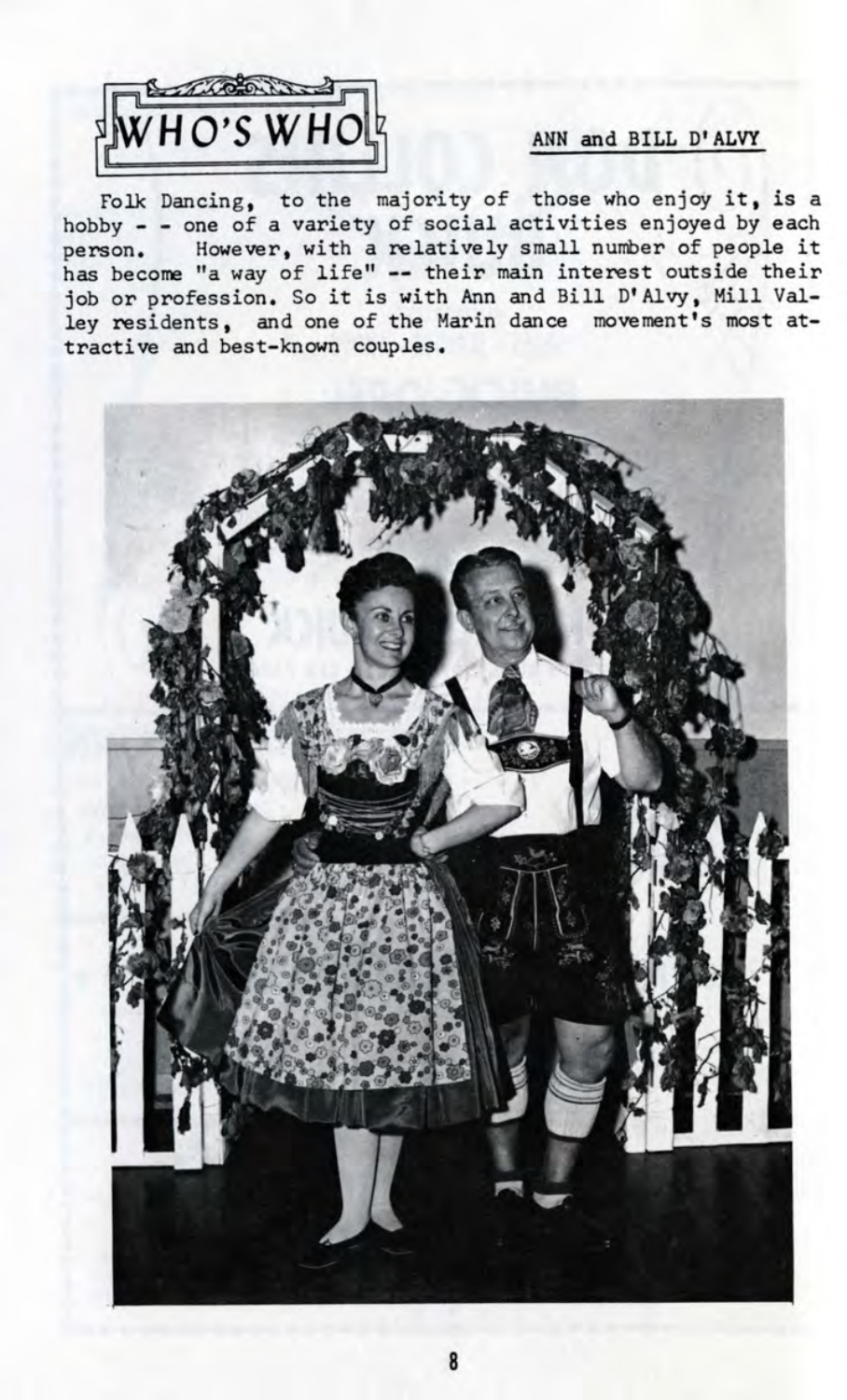## ANN and BILL D'ALVY (continued)

Both have been dancing for a number of years. Ann discovered the ethnic scene in 1952, as a chaperon for a student group at Sir Francis Drake High School, and Bill 'way back in 1945, as a beginner in Ethel Turner's class at Marina Junior High. He had received an ultimatum; learn folk dancing or give up semi pro baseball. The reluctant dragon was soon teaching five classes a week under adult education, one of these assignments being replacement for Soong Chang while he went to Europe. Finding a dearth of square dance callers, Bill attended classes and began calling, also.

With both of them dancing in Marin a meeting was inevitable. It happened at a "Ladies Whim" party, hosted by the Mill Valley Folk Dancers in May, 1957. During that summer Bill, with Ann as co-instructor, began a workshop at College of Marin, instructing in new Federation-approved dances. Friendship was replaced by romance, and they were married in September of 1958.

They have served in just about every capacity concerning folk dancing - both have been officers of the Hardly Abies Club of Marin; they still hold a "rather inactive" membership in Changs International Folk Dancers; they belong to the Step Togethers of Marin, and take charge of each Fourth Saturday party running the all-request program at a fast, but most enjoyable pace. They have performed in a specially-organized exhibition group, directed by Millie von Konsky, which presented finale dances in the past two Folk Dance Concerts in conjunction with Statewide; Ann served two years as Federation Secretary, and Bill, one year as President, 1967-1968; during this Spring's Teacher Training Program they "came early and stayed late" at each session, providing the sound system, and playing the records, freeing the instructors from this task; they seldom miss a festival, Assembly meeting, or Marin dance activity.

The month of July means the Annual Kentfield Festival, now a two-day event, sponsored by the Marin Dance Council, Inc. This Council realizes there is a need for basic instruction in American square dancing, which is always included in a festival or party program. To this end, Bill will offer an institute on Saturday, July 12, 1969, beginning with basic pattern calls and going on to some of the current favorites. Regarding squares as integrated into folk dances, Bill has this to say: "Many folk dance teachers do not teach American squares and new dancers are finding it increasingly difficult to learn the fundamental basics of square dancing and experienced dancers are not able to keep up with many of the newer patterns." He is adding an extra half-hour of instruction in this field once a month at his Tuesday night Workshop, hoping to combat this problem.

Yes, they do have something to do every day to keep them busy!! Ann is a secretary with the Tamalpais Union High School District, and Bill is an optician and contact lens fitter at Permanente Hospital in San Francisco. If you can't see the person dancing in front of you, clearly, see Bill!